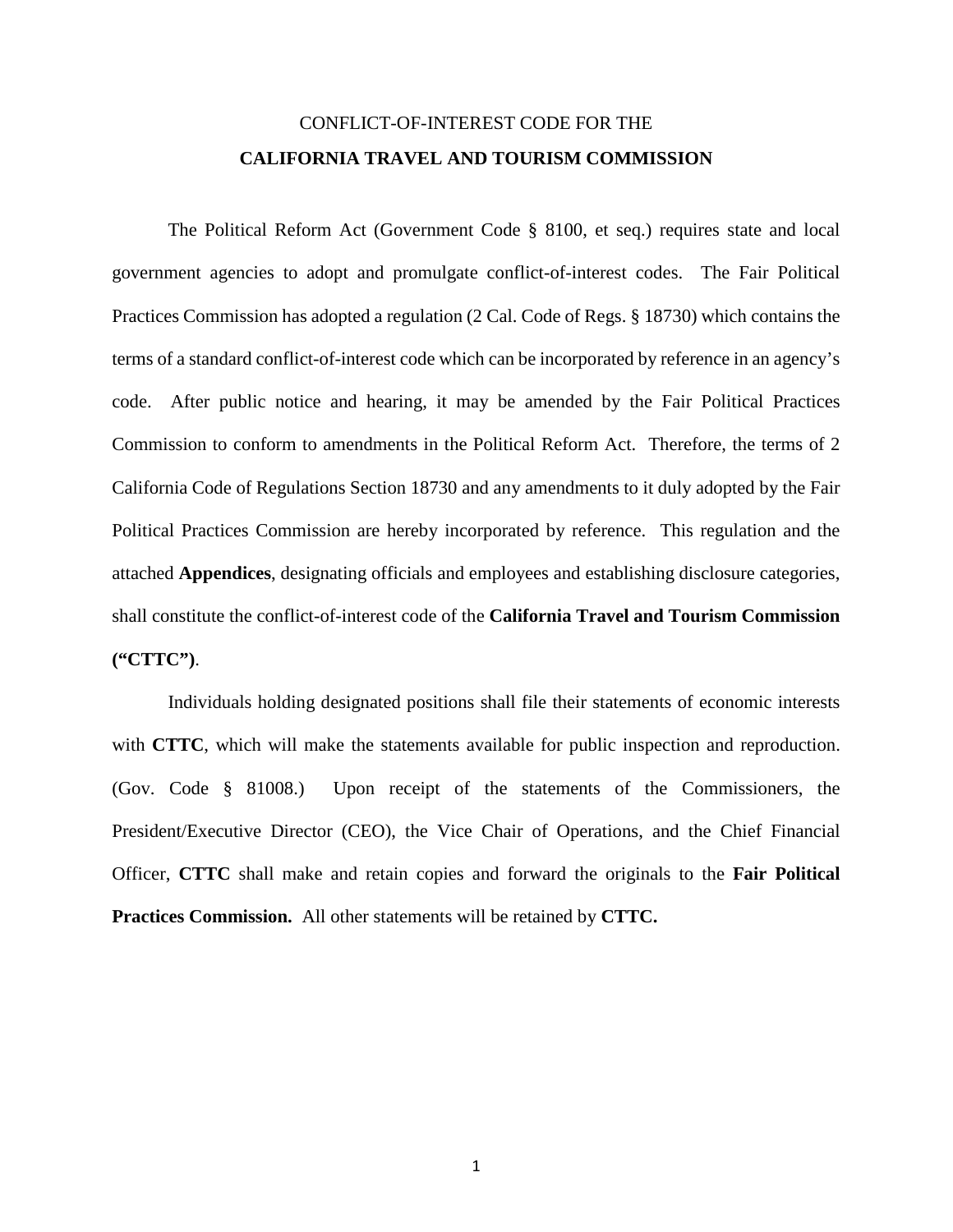## **APPENDIX A**

| List of                                                                                                        | Assigned                     |
|----------------------------------------------------------------------------------------------------------------|------------------------------|
| <b>Designated Positions</b>                                                                                    | <b>Disclosure Categories</b> |
| Commissioner (other than the Commissioners serving as Chief<br>Financial Officer and Vice Chair of Operations) | 1, 2, 4                      |
| President/Executive Director (CEO)                                                                             | 1, 2, 4                      |
| Vice President (other than Vice President of Operations)                                                       | 2,4                          |
| Vice President of Operations                                                                                   | 1, 2, 4                      |
| Director (other than Director of IT and the Director of Finance and<br>Human Resources)                        | 3, 4                         |
| Director of Finance and Human Resources                                                                        | 1, 2, 4                      |
| Director of IT                                                                                                 | 3                            |
| <b>Advertising Co-op Manager</b>                                                                               | 3, 4                         |
| <b>Communications Manager</b>                                                                                  | 3, 4                         |
| <b>Manager of Domestic Media Relations</b>                                                                     | 3, 4                         |
| Manager of Rural Tourism Development                                                                           | 3, 4                         |
| Manager of Travel Trade Development                                                                            | 3, 4                         |
| <b>Manager-International Media Relations</b>                                                                   | 3, 4                         |
| Web Development Manager                                                                                        | 3                            |
| <b>Website and Publications Manager</b>                                                                        | 3, 4                         |
| <b>Events Coordinator</b>                                                                                      | 3                            |
| Writer/Editor                                                                                                  | 3, 4                         |
| Consultants**                                                                                                  | 1, 2, 4                      |

Positions in the Travel and Tourism Division of CTTC are funded and supervised by the Office of Tourism of the State of California, and are thus included in the conflict-of-interest code for that agency.

\*\*Consultants are included in the list of designated positions and shall disclosed pursuant to the broadest disclosure category in the code, subject to the following limitation:

The Executive Director may determine in writing that a particular consultant, although a "designated position," is hired to perform a range of duties that is limited in scope and thus is not